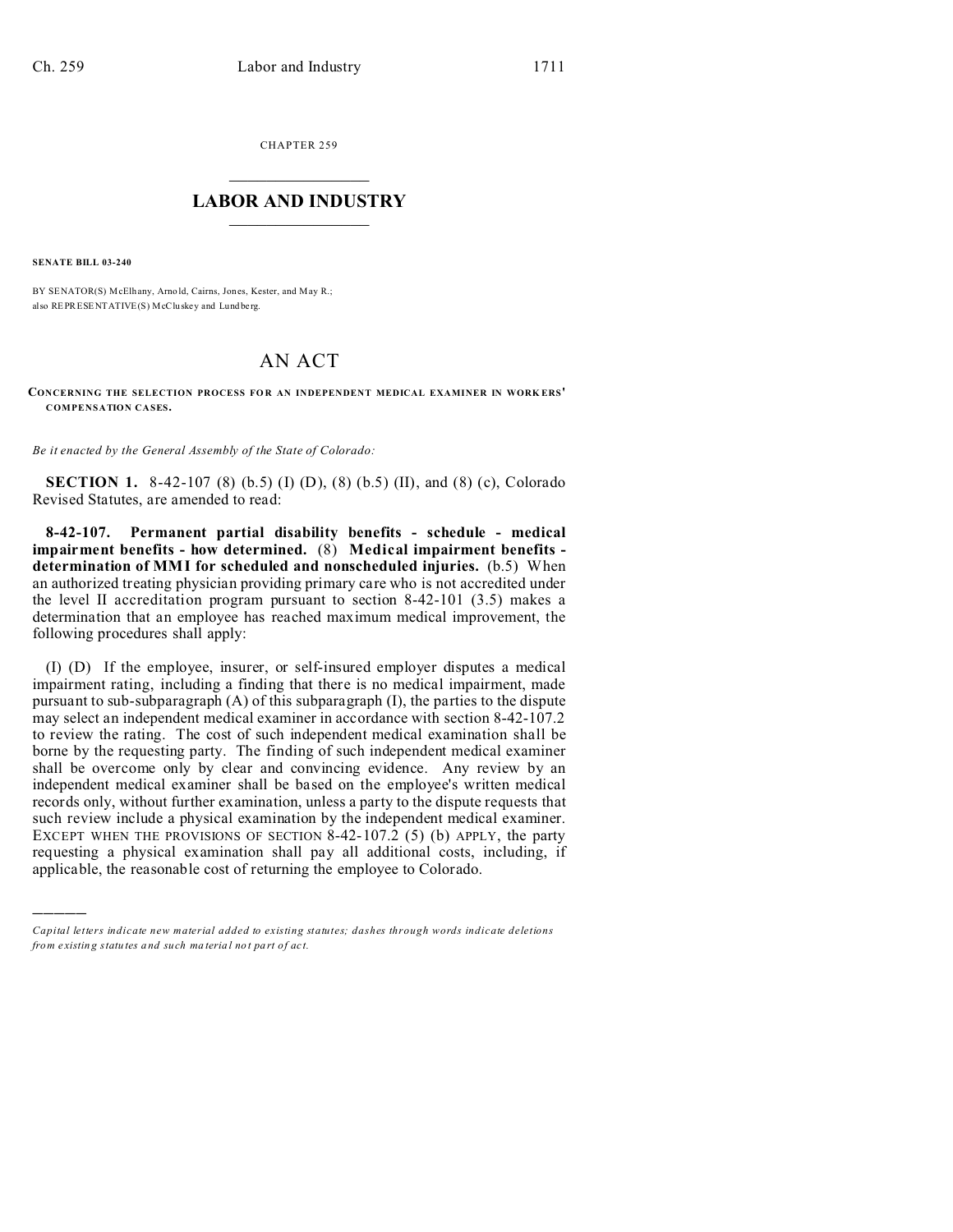1712 Labor and Industry Ch. 259

(II) If the employee is a state resident, such physician shall, within twenty days after the determination of maximum medical improvement, determine whether the employee has sustained any permanent impairment. If the employee has sustained any permanent impairment, such physician shall refer such employee to a level II accredited physician for a medical impairment rating, which shall be based on the revised third edition of the "American Medical Association Guides to the Evaluation of Permanent Impairment". If the referral is not timely made by the authorized treating physician, the insurer or self-insured employer shall refer the employee to a level II accredited physician within forty days after the determination of maximum medical improvement. If the employee, insurer, or self-insured employer disputes the finding regarding permanent medical impairment, including a finding that there is no permanent medical impairment, the parties to the dispute may select an independent medical examiner in accordance with section 8-42-107.2. The cost of such independent medical examination shall be borne by the requesting party. The finding of any such independent medical examiner shall be overcome only by clear and convincing evidence.

(c) When the injured employee's date of maximum medical improvement has been determined pursuant to paragraph (b) of this subsection  $(\overline{8})$ , and there is a determination that permanent medical impairment has resulted from the injury, the authorized treating physician shall determine a medical impairment rating as a percentage of the whole person based on the revised third edition of the "American Medical Association Guides to the Evaluation of Permanent Impairment", in effect as of July 1, 1991. Except for a determination by the authorized treating physician providing primary care that no permanent medical impairment has resulted from the injury, any physician who determines a medical impairment rating shall have received accreditation under the level II accreditation program pursuant to section 8-42-101. For purposes of determining levels of medical impairment, the physician shall not render a medical impairment rating based on chronic pain without anatomic or physiologic correlation. Anatomic correlation must be based on objective findings. If either party disputes the authorized treating physician's finding of medical impairment, including a finding that there is no permanent medical impairment, the parties may select an independent medical examiner in accordance with section 8-42-107.2. The cost of such independent medical examination shall be borne by the requesting party. The finding of such independent medical examiner shall be overcome only by clear and convincing evidence. A hearing on this matter shall not take place until the finding of the independent medical examiner has been filed with the division.

**SECTION 2.** 8-42-107.2 (3) and (5), Colorado Revised Statutes, are amended to read:

**8-42-107.2. Selection of independent medical examiner - procedure - time applicability.** (3) (a) Upon receiving the requesting party's notice and proposal pursuant to subsection (2) of this section, the other parties have until the end of the thirtieth day after the date of mailing of such notice and proposal within which to negotiate the selection of AND SELECT an IME, BUT SHALL NOT SELECT AN IME EARLIER THAN THE FOURTEENTH DAY AFTER THE DAY SUCH NOTICE IS MAILED. If the parties agree on an IME on or before such thirtieth day, the requesting party shall promptly notify the IME in writing that he or she has been selected. If, within such time, the parties are unable to agree or the requesting party receives no response to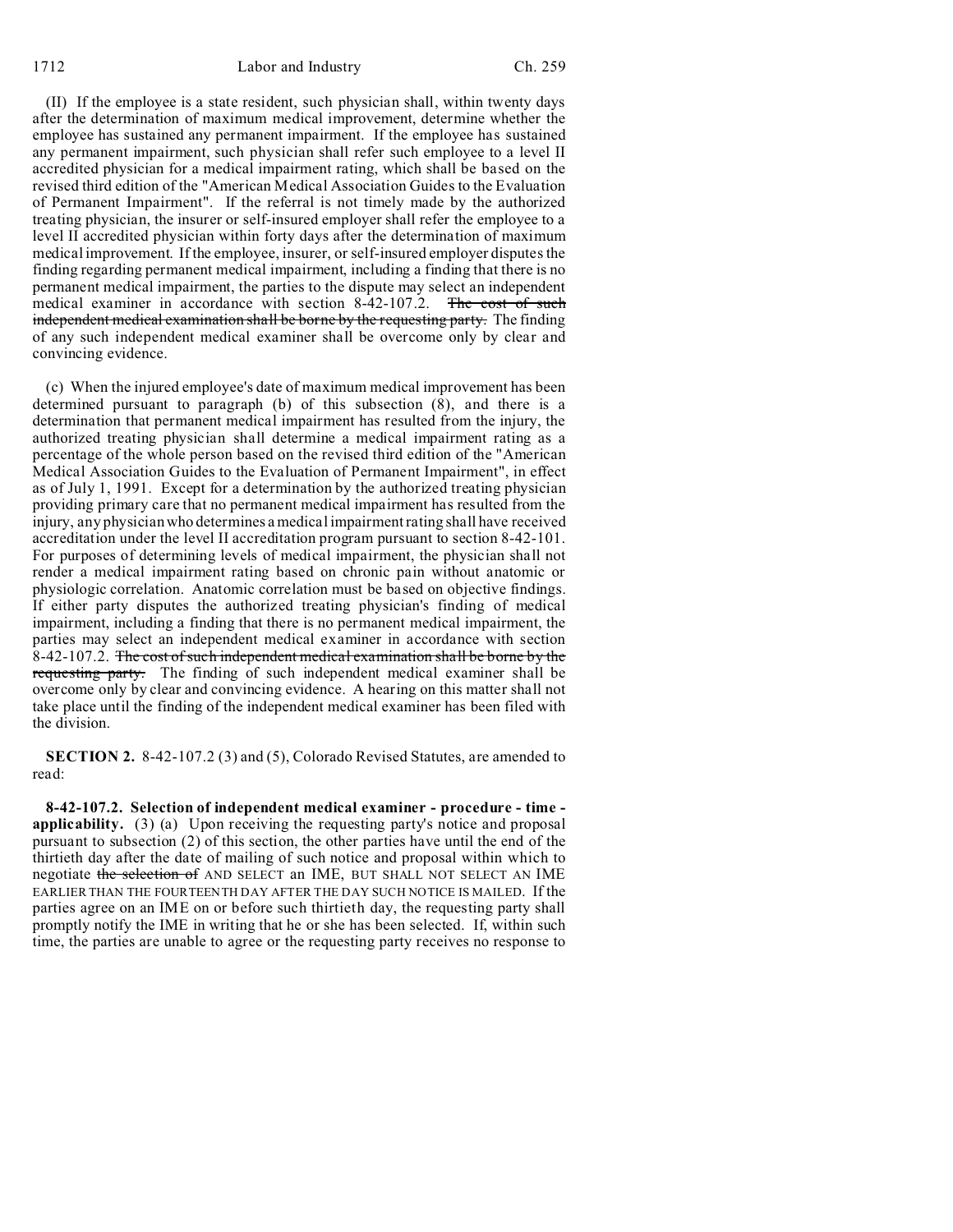the notice and proposal, the insurer or self-insured employer shall give written notice of such fact to the division within thirty days via United States mail, first-class postage paid. The division shall then, within ten days after receiving such written notice, select only one IME from a list of IMEs THREE PHYSICIANS BY A REVOLVING SELECTION PROCESS ESTABLISHED BY THE DIVISION FROM THE LIST OF PHYSICIANS maintained by the division. The division shall administer the list in such fashion as to ensure that the names of candidates to serve as IME in each pending case remain confidential until the IME is selected. and that selections are random from the pool of IME candidates. THE DIRECTOR OF THE DIVISION SHALL PROMULGATE RULES TO IMPLEMENT THE PROCESS OF SELECTING A PANEL OF THREE PHYSICIANS FROM WHICH THE PARTIES MAY SELECT A PHYSICIAN TO CONDUCT A DIVISION INDEPENDENT MEDICAL EXAMINATION. THE SELECTION OF A PHYSICIAN PANEL SHALL BE BASED ON VARIOUS FACTORS, INCLUDING, BUT NOT LIMITED TO, THE DESIGNATION BY RULE OF THE FIELDS OF SPECIALIZATION AUTHORIZED TO PERFORM INDEPENDENT MEDICAL EXAMINATIONS FOR CONDITIONS LISTED UNDER EACH MEDICAL TREATMENT GUIDELINE AND MEASURES TO PREVENT THE OVER-UTILIZATION OF PHYSICIANS OR SPECIALISTS. THE REQUESTING PARTY SHALL HAVE THE OPPORTUNITY TO STRIKE ONE OF THE THREE PHYSICIANS FROM THE LIST, FOLLOWED BY THE OPPOSING PARTY WHO SHALL THEN BE GIVEN THE OPPORTUNITY TO STRIKE ONE PHYSICIAN FROM THE LIST. THE REMAINING IME PHYSICIAN SHALL BE DESIGNATED BY THE DIVISION TO CONDUCT THE IME. IF ONE OR NEITHER PARTY STRIKES A PHYSICIAN FROM THE LIST, THE DIVISION SHALL SELECT THE PHYSICIAN TO CONDUCT THE IME FROM THE REMAINING PHYSICIANS ON THE LIST.

(b) UPON SELECTION OF THE IME, THE INSURANCE CARRIER SHALL PROVIDE TO THE IME AND ALL OTHER PARTIES A COMPLETE COPY OF ALL MEDICAL RECORDS IN ITS POSSESSION PERTAINING TO THE SUBJECT INJURY, POSTMARKED OR HAND-DELIVERED WITHIN FOURTEEN DAYS PRIOR TO THE INDEPENDENT MEDICAL EXAMINATION. IF THE INSURANCE CARRIER OR ITS REPRESENTATIVE FAILS TO TIMELY SUBMITSUCH MEDICAL RECORDS, THE CLAIMANT MAY REQUEST THAT THE DIVISION CANCEL THE INDEPENDENT MEDICAL EXAMINATION OR THE CLAIMANT MAY SUBMIT ALL THE MEDICAL RECORDS HE OR SHE HAS AVAILABLE WITHIN TEN DAYS PRIOR TO THE INDEPENDENT MEDICAL EXAMINATION, OR AS OTHERWISE ARRANGED BY THEDIVISION WITH THE IME. IF THE CLAIMANT SUBMITS MEDICAL RECORDS, THE DEFAULTING PARTY MAY SUPPLEMENT SUCH RECORDS PURSUANT TO RULES OF THE DIVISION. THIS PARAGRAPH (b) SHALL NOT BE CONSTRUED TO PROHIBIT AN INDEPENDENT MEDICAL EXAMINATION FROM BEING RESCHEDULED.

(c) ANY SUPPLEMENTAL MEDICAL RECORDS SHALL BE PREPARED ACCORDING TO THE RULES OF THE DIVISION AND SHALL BE SUBMITTED TO THE IME AND ALL OTHER PARTIES NO LATER THAN SEVEN DAYS PRIOR TO THE INDEPENDENT MEDICAL EXAMINATION.

 $(5)$  (a) EXCEPT AS PROVIDED IN PARAGRAPH (b) OF THIS SUBSECTION  $(5)$ , the requesting party shall advance the full cost of the independent medical examination to the IME at least ten days before the appointed time for the examination.

(b) A CLAIMANT WHO HAS ESTABLISHED THAT HE OR SHE IS INDIGENT SHALL RECEIVE AN INDEPENDENT MEDICAL EXAMINATION WITHOUT HAVING TO ADVANCE THE COST TO THE INDEPENDENT MEDICAL EXAMINER. THE DIRECTOR OF THE DIVISION OF WORKERS' COMPENSATION SHALL PROMULGATE RULES TO ESTABLISH A